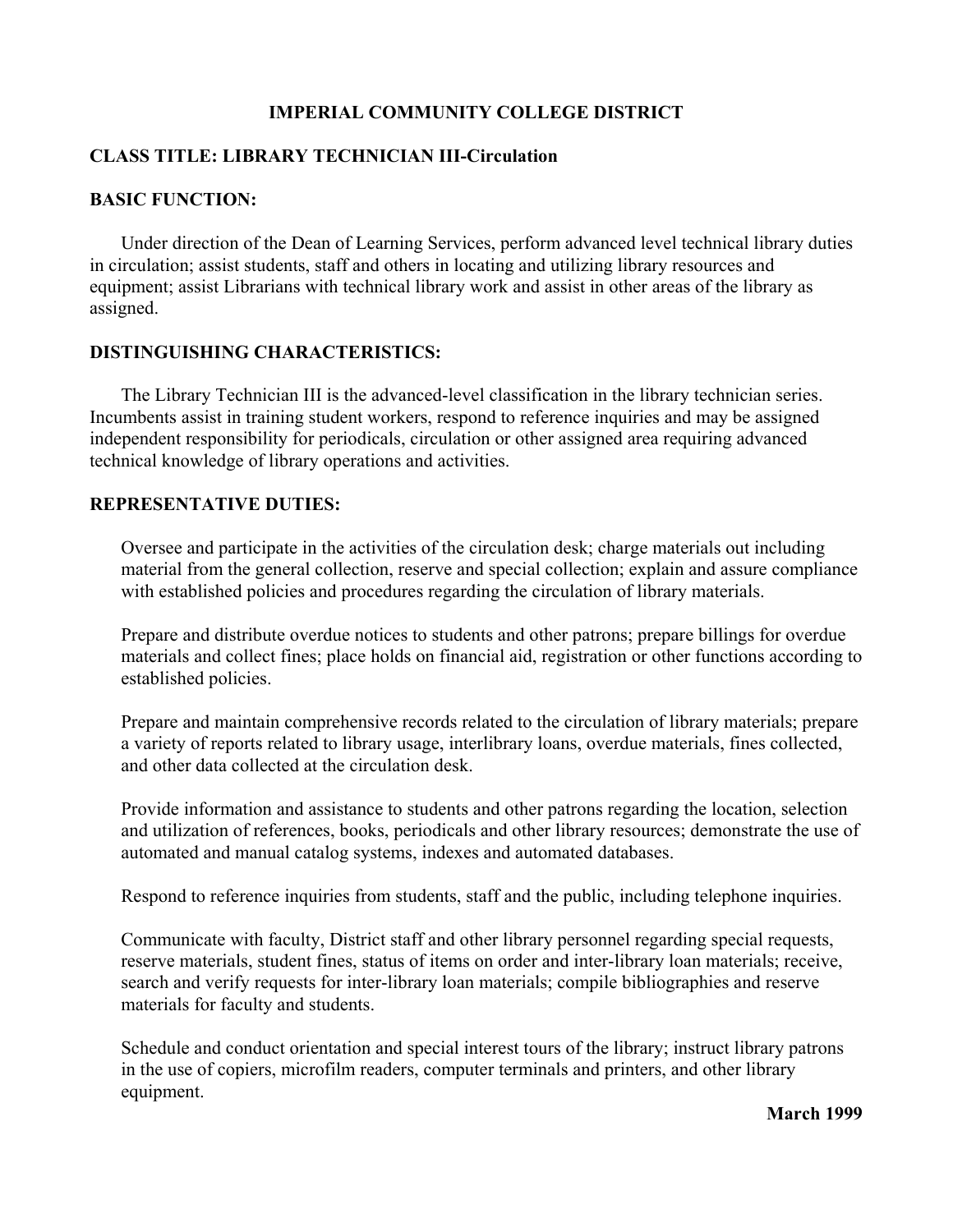## **LIBRARY TECHNICIAN III-Circulation (Continued) Page 2**

Operate a variety of office and library machines and equipment including book charger, microfilm reader/printer, serials CD-Rom, calculator, copier, computers, terminals, printers and related software and peripheral equipment; date machine and typewriter; load cartridges and paper and add toner as needed.

Operate a cash register and make change; count change fund when opening and close out register at closing.

Maintain the library in a clean and orderly condition; request maintenance and equipment repairs as needed; assure student conduct is conducive to a studious learning environment.

Train and provide work direction to student assistants and other personnel as assigned; participate in the selection, assignment, scheduling, evaluation, discipline and termination of student workers as assigned.

Open and close the library on assigned shift as required.

Perform related duties as assigned.

# **KNOWLEDGE AND ABILITIES:**

KNOWLEDGE OF: Library policies, procedures, practices and terminology. Library of Congress classification system. Library reference materials and resources. OCLC online bibliographic data base and OCLC subsystems. Circulation routines and procedures. Modern office practices, procedures and equipment. Financial and statistical record-keeping techniques. Proper methods of storing equipment, materials and supplies. Correct English usage, grammar, spelling, punctuation and vocabulary. Operation of office and specialized library equipment. Data entry and retrieval techniques. Interpersonal skills using tact and courtesy.

# ABILITIES TO:

Perform advanced level technical duties in a community college library. Perform complex and technical duties to assist professional Librarian staff. Assist in the circulation, distribution and utilization of books and other library resources. Oversee activities of the circulation desk, checking library materials in and out and supervising student workers and other personnel as assigned.